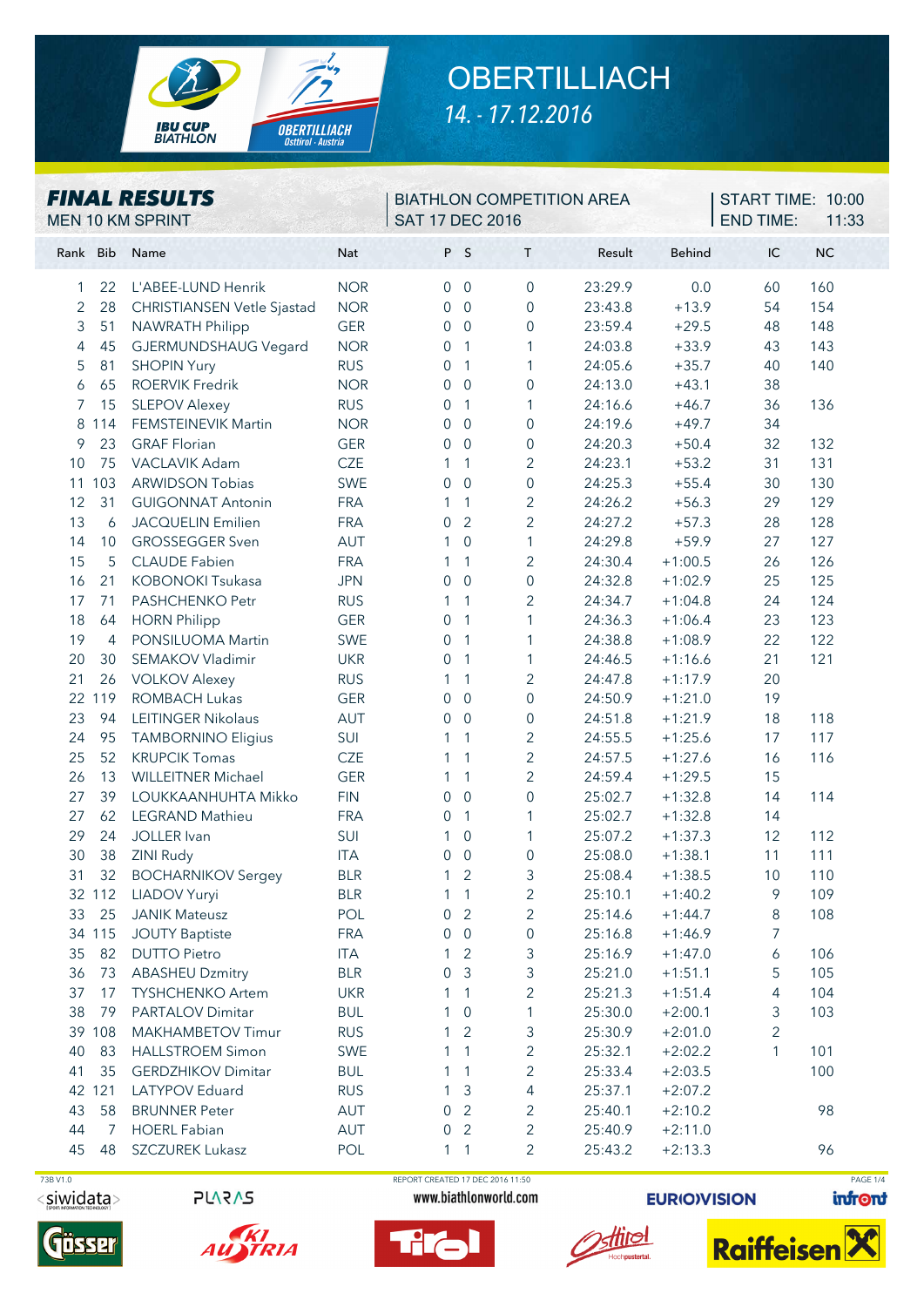

## **OBERTILLIACH** *14. - 17.12.2016*

| <b>FINAL RESULTS</b><br><b>MEN 10 KM SPRINT</b> |              |                            | <b>SAT 17 DEC 2016</b> |                | <b>BIATHLON COMPETITION AREA</b> |                | START TIME: 10:00<br><b>END TIME:</b><br>11:33 |           |          |
|-------------------------------------------------|--------------|----------------------------|------------------------|----------------|----------------------------------|----------------|------------------------------------------------|-----------|----------|
| Rank Bib                                        |              | Name                       | <b>Nat</b>             |                | P S                              | T.             | Result                                         | Behind    | IC<br>NC |
| 46                                              | 34           | TALIHAERM Johan            | <b>EST</b>             |                | 2 <sub>1</sub>                   | 3              | 25:45.4                                        | $+2:15.5$ | 95       |
| 47 107                                          |              | <b>NEUMANN Matthew</b>     | CAN                    | 1              | $\overline{0}$                   | 1              | 25:49.9                                        | $+2:20.0$ | 94       |
| 48                                              | 106          | <b>FRATZSCHER Lucas</b>    | <b>GER</b>             | 1              | $\overline{2}$                   | 3              | 25:52.2                                        | $+2:22.3$ |          |
| 49 120                                          |              | <b>DUMONT Clement</b>      | <b>FRA</b>             | 0              | $\mathbf{1}$                     | 1              | 25:54.1                                        | $+2:24.2$ |          |
| 50                                              | 93           | SEPPAELAE Tero             | <b>FIN</b>             | 0              | $\overline{2}$                   | $\overline{c}$ | 25:55.1                                        | $+2:25.2$ | 91       |
| 51                                              | 49           | LEITINGER Bernhard         | AUT                    | 0              | $\overline{2}$                   | $\overline{2}$ | 25:55.9                                        | $+2:26.0$ |          |
| 52                                              | 90           | DOTSENKO Andriy            | <b>UKR</b>             |                | 2 <sub>1</sub>                   | 3              | 26:03.8                                        | $+2:33.9$ | 89       |
| 53                                              | 61           | <b>CHENAL Thierry</b>      | <b>ITA</b>             | 0              | $\overline{2}$                   | $\overline{2}$ | 26:05.7                                        | $+2:35.8$ | 88       |
| 54                                              | 76           | <b>TKALENKO Ruslan</b>     | <b>UKR</b>             | 1              | $\overline{2}$                   | 3              | 26:07.7                                        | $+2:37.8$ |          |
| 55                                              | 57           | <b>LANGER Thierry</b>      | <b>BEL</b>             | 1              | $\overline{2}$                   | 3              | 26:08.7                                        | $+2:38.8$ | 86       |
| 56                                              | 55           | <b>JAEGER Martin</b>       | SUI                    | 3              | $\overline{2}$                   | 5              | 26:13.0                                        | $+2:43.1$ | 85       |
| 57                                              | 101          | KOSZTOLANYI Ondrej         | <b>SVK</b>             | 1              | $\mathsf{O}\xspace$              | 1              | 26:13.4                                        | $+2:43.5$ | 84       |
| 58                                              | 126          | PLESSNITZER Kevin          | AUT                    | 0              | $\overline{2}$                   | $\overline{c}$ | 26:15.4                                        | $+2:45.5$ |          |
| 59                                              | 69           | <b>CAMPBELL Carsen</b>     | CAN                    | 1              | $\overline{1}$                   | $\overline{2}$ | 26:17.3                                        | $+2:47.4$ | 82       |
| 60                                              | 67           | <b>HODZIC Edin</b>         | SRB                    | 1              | $\overline{0}$                   | 1              | 26:18.3                                        | $+2:48.4$ | 81       |
| 61                                              | 124          | <b>HOSEK Ondrej</b>        | CZE                    | 0              | $\overline{2}$                   | $\overline{c}$ | 26:21.2                                        | $+2:51.3$ | 80       |
| 62                                              | 9            | <b>KRUPCIK Matej</b>       | CZE                    | $\overline{2}$ | 2                                | 4              | 26:25.2                                        | $+2:55.3$ |          |
| 63 102                                          |              | <b>VOJIK Tomas</b>         | <b>CZE</b>             | 2 <sub>1</sub> |                                  | 3              | 26:26.7                                        | $+2:56.8$ |          |
| 64                                              | 40           | <b>HUDEC Matthew</b>       | CAN                    | $\mathbf{1}$   | $\overline{1}$                   | $\overline{2}$ | 26:28.8                                        | $+2:58.9$ | 77       |
| 65                                              | 41           | <b>LUSA Daumants</b>       | LAT                    | 0              | $\overline{2}$                   | $\overline{2}$ | 26:29.5                                        | $+2:59.6$ | 76       |
| 66                                              | 116          | <b>ANGELIS Apostolos</b>   | <b>GRE</b>             | 0              | $\overline{2}$                   | $\overline{2}$ | 26:29.8                                        | $+2:59.9$ | 75       |
| 67                                              | $\mathbf{1}$ | KLETCHEROV Michail         | <b>BUL</b>             | 1              | $\overline{2}$                   | 3              | 26:30.7                                        | $+3:00.8$ | 74       |
| 68                                              | 36           | <b>DYUZHEV Dmitriy</b>     | <b>BLR</b>             | 1              | $\overline{4}$                   | 5              | 26:30.8                                        | $+3:00.9$ |          |
| 69                                              | 130          | ANDERSEN Aleksander Fjeld  | <b>NOR</b>             | 1              | 3                                | 4              | 26:31.8                                        | $+3:01.9$ |          |
| 70                                              | 60           | JUN Je-Uk                  | <b>KOR</b>             | 1              | $\mathbf{1}$                     | $\overline{2}$ | 26:36.5                                        | $+3:06.6$ | 71       |
| 71                                              | 111          | <b>TANG Jinle</b>          | <b>CHN</b>             | 0              | $\overline{2}$                   | $\overline{2}$ | 26:38.4                                        | $+3:08.5$ | 70       |
| 72                                              | 98           | <b>DEMETZ Maikol</b>       | <b>ITA</b>             | 1              | $\mathfrak{Z}$                   | 4              | 26:40.9                                        | $+3:11.0$ |          |
| 73                                              | 56           | <b>HAKALA Matti</b>        | <b>FIN</b>             | 0              | $\overline{2}$                   | $\overline{c}$ | 26:45.5                                        | $+3:15.6$ | 68       |
| 74 131                                          |              | <b>DIETRICH Severin</b>    | SUI                    | 0              | $\overline{1}$                   | 1              | 26:46.0                                        | $+3:16.1$ |          |
| 75                                              | 68           | POP Gheorghe               | ROU                    | 2              | 1                                | 3              | 26:48.3                                        | $+3:18.4$ | 66       |
|                                                 |              | 76 84 PATRIJUKS Aleksandrs | LAT                    | 2              | $\Omega$                         | $\overline{2}$ | 26:50.4                                        | $+3:20.5$ | 65       |
| 77 128                                          |              | ROMANI Riccardo            | <b>ITA</b>             | 0              | $\overline{4}$                   | 4              | 26:59.3                                        | $+3:29.4$ |          |
| 78 129                                          |              | <b>MYHDA Anton</b>         | <b>UKR</b>             | 1              | $\overline{2}$                   | 3              | 27:01.9                                        | $+3:32.0$ |          |
| 79                                              | 80           | YAN Xingyuan               | <b>CHN</b>             | $\overline{2}$ | $\overline{2}$                   | 4              | 27:02.4                                        | $+3:32.5$ | 62       |
| 80                                              | 18           | <b>KUBALIAK Michal</b>     | <b>SVK</b>             |                | 2 <sub>2</sub>                   | 4              | 27:02.6                                        | $+3:32.7$ | 61       |
| 81                                              | 29           | LOBO ESCOLAR Victor        | <b>ESP</b>             |                | $2\quad 0$                       | 2              | 27:02.8                                        | $+3:32.9$ | 59       |
| 82                                              | 20           | LEE In-Bok                 | <b>KOR</b>             |                | 2 <sub>2</sub>                   | 4              | 27:08.3                                        | $+3:38.4$ | 57       |
| 83                                              | 44           | <b>SUSLAVICIUS Rokas</b>   | LTU                    |                | 2 <sub>1</sub>                   | 3              | 27:09.7                                        | $+3:39.8$ | 55       |
| 84                                              | 70           | <b>MORTON Damon</b>        | <b>AUS</b>             | 0              | $\overline{1}$                   | 1              | 27:13.3                                        | $+3:43.4$ | 53       |
| 85                                              | 19           | <b>SERBAN Denis</b>        | <b>ROU</b>             |                | $\overline{1}$                   | 2              | 27:22.7                                        | $+3:52.8$ | 51       |
| 86                                              | 132          | LONSKY Henrich             | <b>SVK</b>             | 0              | $\mathbf{1}$                     | 1              | 27:24.0                                        | $+3:54.1$ | 49       |
| 87 118                                          |              | <b>HANNA Pearce</b>        | CAN                    | 2              | $\overline{0}$                   | 2              | 27:30.2                                        | $+4:00.3$ |          |
| 88                                              | 88           | <b>KRSMANOVIC Dejan</b>    | SRB                    | 2              | $\overline{\phantom{0}}^2$       | 4              | 27:33.1                                        | $+4:03.2$ | 45       |
| 89                                              | 66           | NAKAJIMA Yuki              | <b>JPN</b>             |                | 2 <sub>1</sub>                   | 3              | 27:34.7                                        | $+4:04.8$ | 43       |
|                                                 |              | 90 117 KRYUKO Viktar       | <b>BLR</b>             |                | 3 <sup>2</sup>                   | 5              | 27:34.9                                        | $+4:05.0$ |          |

<siwidata>

**PLARAS** 





 73B V1.0 REPORT CREATED 17 DEC 2016 11:50 PAGE 2/4www.biathlonworld.com





**EURIOVISION** 



infront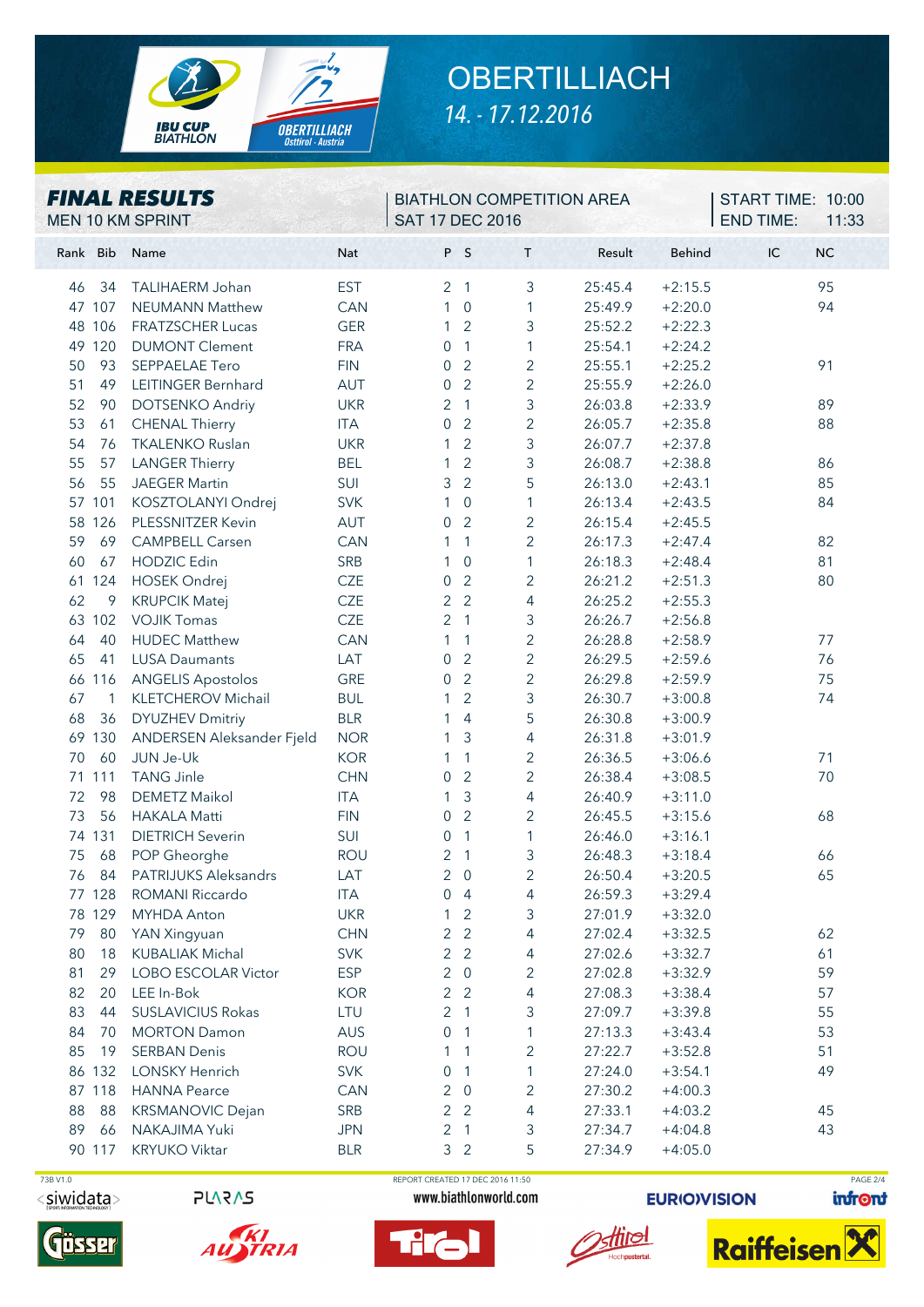

## **OBERTILLIACH** *14. - 17.12.2016*

| <b>FINAL RESULTS</b><br><b>MEN 10 KM SPRINT</b> |                |                             | <b>SAT 17 DEC 2016</b> |                                  |                | <b>BIATHLON COMPETITION AREA</b> | START TIME: 10:00<br><b>END TIME:</b><br>11:33 |                    |                            |
|-------------------------------------------------|----------------|-----------------------------|------------------------|----------------------------------|----------------|----------------------------------|------------------------------------------------|--------------------|----------------------------|
| Rank Bib                                        |                | Name                        | Nat                    |                                  | P S            | T.                               | Result                                         | <b>Behind</b>      | NC<br>IC                   |
| 91                                              | 97             | ORYASHKOV Vladimir          | <b>BUL</b>             | $\mathbf{1}$                     | $\mathbf{3}$   | 4                                | 27:35.0                                        | $+4:05.1$          |                            |
| 92                                              | 63             | OZTUNC Zana                 | <b>TUR</b>             | 0                                | $\overline{0}$ | $\mathbf 0$                      | 27:35.4                                        | $+4:05.5$          | 37                         |
| 93                                              | 78             | <b>GLEAVE Alex</b>          | <b>GBR</b>             | 1                                | $\overline{1}$ | $\overline{2}$                   | 27:35.7                                        | $+4:05.8$          | 35                         |
| 94 109                                          |                | <b>ANDREJEVS Zans</b>       | LAT                    | 1                                | $\mathfrak{Z}$ | $\overline{\mathcal{A}}$         | 27:38.7                                        | $+4:08.8$          | 33                         |
| 95                                              | 87             | <b>KUTS Timur</b>           | KAZ                    | 0                                | $\overline{2}$ | $\overline{c}$                   | 27:42.6                                        | $+4:12.7$          | 31                         |
| 96                                              | 99             | NAGAI Junji                 | <b>JPN</b>             | 2                                | $\overline{1}$ | 3                                | 27:44.1                                        | $+4:14.2$          | 29                         |
| 97 110                                          |                | ZIEBA Tomasz                | POL                    | 1                                | 3              | 4                                | 27:44.2                                        | $+4:14.3$          | 27                         |
| 98                                              | 54             | <b>GOMBOS Karoly</b>        | <b>HUN</b>             | 1                                | $\mathbf 0$    | 1                                | 27:52.4                                        | $+4:22.5$          | 25                         |
| 99                                              | $\overline{2}$ | <b>WANG Wengiang</b>        | <b>CHN</b>             | 3                                | $\mathbf{1}$   | 4                                | 27:53.4                                        | $+4:23.5$          | 23                         |
| 100                                             | 8              | <b>AVDIC Dzenis</b>         | <b>SRB</b>             | 1                                | $\overline{2}$ | 3                                | 28:02.6                                        | $+4:32.7$          | 21                         |
| 101 113                                         |                | KIM Yonggyu                 | <b>KOR</b>             | 2                                | $\sqrt{1}$     | 3                                | 28:05.9                                        | $+4:36.0$          | 19                         |
| 102                                             | 12             | LOPATIC Stefan              | <b>BIH</b>             | 0                                | $\overline{2}$ | $\overline{2}$                   | 28:08.1                                        | $+4:38.2$          | 17                         |
| 103                                             | 37             | PETROVIC Filip              | <b>CRO</b>             | 2                                | $\mathfrak{Z}$ | 5                                | 28:08.9                                        | $+4:39.0$          | 15                         |
| 104                                             | 16             | <b>USTUNTAS Mehmet</b>      | <b>TUR</b>             | 1                                | $\overline{1}$ | $\overline{c}$                   | 28:10.1                                        | $+4:40.2$          | 13                         |
| 105                                             | 42             | MIROPOLSKIY Vladislav       | KAZ                    | $\overline{c}$                   | $\overline{1}$ | 3                                | 28:12.4                                        | $+4:42.5$          | 11                         |
| 106 123                                         |                | TERABAYASHI Takuto          | <b>JPN</b>             | 2                                | $\overline{4}$ | 6                                | 28:15.7                                        | $+4:45.8$          |                            |
| 107                                             | 14             | DAMJANOVSKI Darko           | <b>MKD</b>             | 1                                | $\overline{1}$ | $\overline{2}$                   | 28:23.5                                        | $+4:53.6$          | 7                          |
| 108                                             | 33             | <b>WISHART Sandy</b>        | <b>GBR</b>             | 0                                | $\overline{0}$ | $\overline{0}$                   | 28:26.6                                        | $+4:56.7$          | 5                          |
| 109 125                                         |                | <b>KYRIAZIS Dimitrios</b>   | <b>GRE</b>             | 0                                | $\overline{1}$ | 1                                | 28:27.8                                        | $+4:57.9$          | 3                          |
| 110 127                                         |                | <b>HEO</b> Seonhoe          | <b>KOR</b>             | 2                                | $\overline{0}$ | $\overline{2}$                   | 28:32.9                                        | $+5:03.0$          |                            |
| 111                                             | 91             | <b>SERDIUKOV Artiom</b>     | LTU                    | 1                                | $\overline{2}$ | 3                                | 28:37.6                                        | $+5:07.7$          | 1                          |
| 112                                             | 72             | PIQUERAS Roberto            | <b>ESP</b>             | 1                                | $\overline{4}$ | 5                                | 28:42.5                                        | $+5:12.6$          | 1                          |
| 113 105                                         |                | <b>GAVRILA Stefan</b>       | <b>ROU</b>             | 3                                | 3              | 6                                | 28:42.7                                        | $+5:12.8$          | 1                          |
| 114                                             | 85             | <b>KARAMICHAS Kleanthis</b> | <b>GRE</b>             | $\overline{2}$                   | $\overline{1}$ | 3                                | 28:43.2                                        | $+5:13.3$          | 1                          |
| 115                                             | 96             | <b>DUBALARI Liviu</b>       | <b>MDA</b>             | 0                                | $\overline{0}$ | $\boldsymbol{0}$                 | 28:52.3                                        | $+5:22.4$          | 1                          |
| 116                                             | 74             | <b>DEMKOV Deivid</b>        | LTU                    | 4                                | $\overline{1}$ | 5                                | 29:26.3                                        | $+5:56.4$          | 1                          |
| 117                                             | 89             | <b>FOUNTAIN Vinny</b>       | <b>GBR</b>             | 3                                | $\mathfrak{Z}$ | 6                                | 29:29.0                                        | $+5:59.1$          | 1                          |
| 118                                             | 27             | <b>LAGLER Kristof</b>       | <b>HUN</b>             | 1                                | 4              | 5                                | 29:58.0                                        | $+6:28.1$          | 1                          |
| 119                                             | 53             | <b>STANOESKI Toni</b>       | <b>MKD</b>             | 2                                | 2              | 4                                | 30:03.1                                        | $+6:33.2$          | 1                          |
| 120                                             |                | 92 WALKER Daniel            | <b>AUS</b>             | 1                                | $\overline{2}$ | 3                                | 30:06.1                                        | $+6:36.2$          | 1                          |
| 121                                             |                | 3 GAIDUC Nicolae            | <b>MDA</b>             | $\mathbf{1}$                     | $\mathbf{1}$   | $\overline{c}$                   | 30:10.6                                        | $+6:40.7$          | 1                          |
| 122                                             | 43             | <b>DEHOTTAY Loic</b>        | <b>BEL</b>             | 3                                | -1             | 4                                | 30:57.0                                        | $+7:27.1$          |                            |
| 123                                             | 46             | <b>ANIC Stefan</b>          | <b>BIH</b>             | 5                                | 5              | 10                               | 32:47.0                                        | $+9:17.1$          |                            |
| 124                                             | 47             | WANG Yao-Yi                 | <b>TPE</b>             |                                  | $\mathbf{1}$   | 2                                | 40:08.8                                        | $+16:38.9$         | 1                          |
| 125                                             | 11             | FU Jian-Cheng               | <b>TPE</b>             |                                  | 3 <sup>2</sup> | 5                                | 50:51.4                                        | $+27:21.5$         | 1                          |
| Did not finish                                  |                |                             |                        |                                  |                |                                  |                                                |                    |                            |
|                                                 | 77             | <b>MALIUTIN Sveatoslav</b>  | <b>MDA</b>             | 4                                |                |                                  |                                                |                    |                            |
|                                                 | 86             | SIKK Tarvi                  | <b>EST</b>             |                                  |                |                                  |                                                |                    |                            |
|                                                 | 100            | TREIER Jan                  | <b>EST</b>             | 3                                |                |                                  |                                                |                    |                            |
|                                                 | 104            | SANZ CALLEJA Guzman         | <b>ESP</b>             | 2                                |                |                                  |                                                |                    |                            |
| Did not start                                   |                |                             |                        |                                  |                |                                  |                                                |                    |                            |
|                                                 | 50             | <b>BARTKO Simon</b>         | <b>SVK</b>             |                                  |                |                                  |                                                |                    |                            |
|                                                 | 59             | <b>CRNKOVIC Kresimir</b>    | <b>CRO</b>             |                                  |                |                                  |                                                |                    |                            |
|                                                 | 122            | STOYANOV Kristiyan          | <b>BUL</b>             |                                  |                |                                  |                                                |                    |                            |
| 73B V1.0<br><siwidata></siwidata>               |                | <b>PLARAS</b>               |                        | REPORT CREATED 17 DEC 2016 11:50 |                | www.biathlonworld.com            |                                                | <b>EURIOVISION</b> | PAGE 3/4<br><b>infront</b> |
|                                                 | <b>Ser</b>     | <b>AU TRIA</b>              |                        | Tiál                             |                |                                  | $\pmb{\mathcal{H}}$ ir $\varphi$ l             |                    | <b>Raiffeisen</b>          |